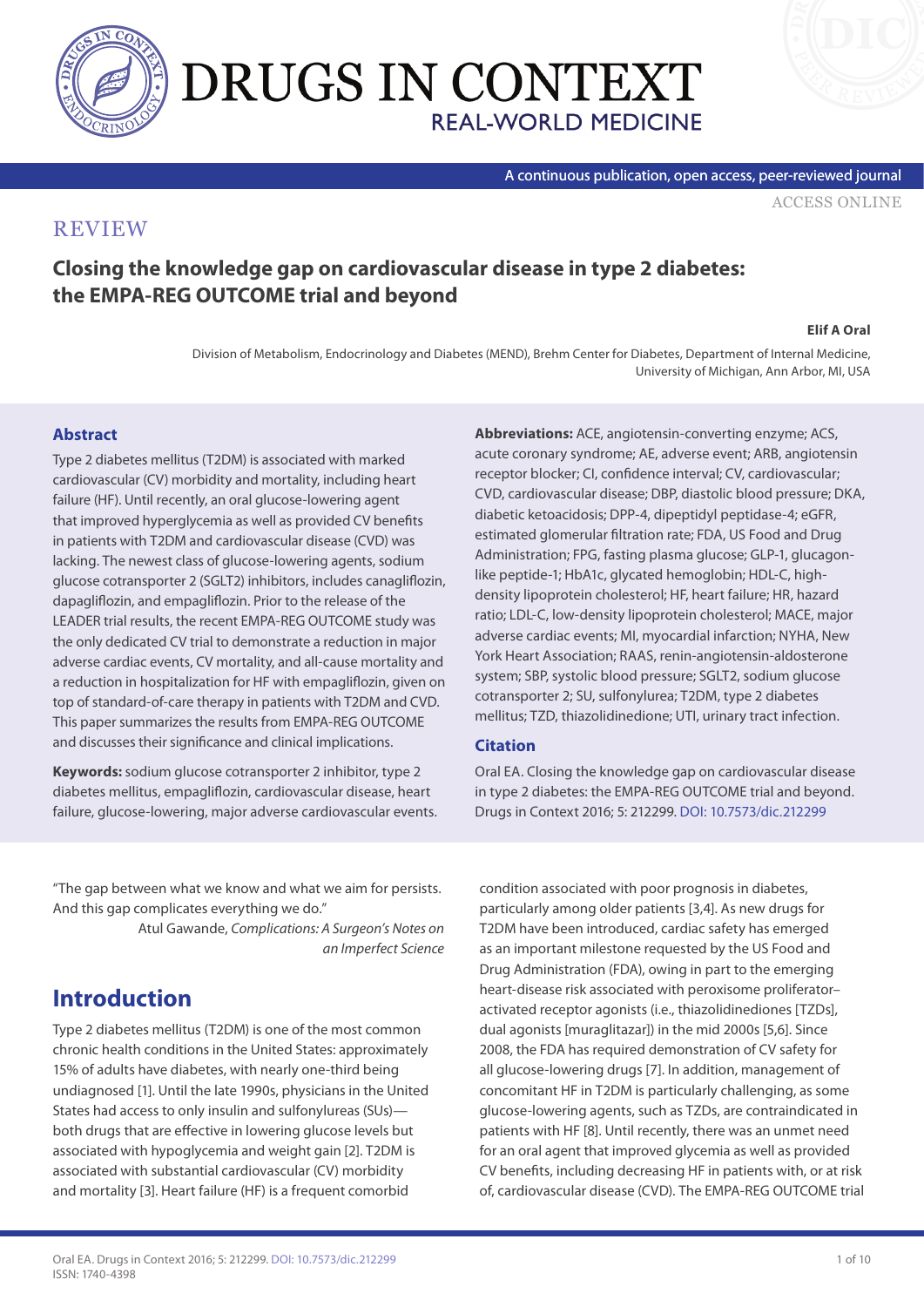was the first dedicated CV study to demonstrate a reduction in major adverse cardiac events (MACE), CV mortality, and hospitalization for HF with a glucose-lowering agent, the sodium glucose cotransporter 2 (SGLT2) inhibitor empagliflozin, given on top of standard-of-care therapy for T2DM and CVD.

The SGLT2 inhibitors reduce glucose reabsorption in the proximal convoluted tubule, which leads to glucosuria and reduces hyperglycemia in individuals with T2DM [9]. Clinical trials demonstrate that SGLT2 inhibitors reduce glycated hemoglobin (HbA1c), lower systolic blood pressure (SBP), and decrease body weight [10–12]. These agents are associated with a low risk of hypoglycemia except when used with insulin or insulin secretagogues [13–15]. In current treatment algorithms from the American Diabetes Association (ADA) and the American Association of Clinical Endocrinologists/American College of Endocrinology (AACE/ACE), SGLT2 inhibitors are an option for first-line therapy if metformin is not tolerated or contraindicated [2,16]. This class is also a preferred treatment option for combination with metformin (or other agents) as a second- or third-line therapy [2,16].

## **Summary of Zinman et al. [17] and Fitchett et al. [18]**

### **Methods**

The EMPA-REG OUTCOME study was a randomized, doubleblind, placebo-controlled trial designed to assess the effects of empagliflozin (once daily, 10 or 25 mg) compared with placebo on CV events in patients with T2DM and at high CV risk receiving a standard-of-care therapy [19]. Eligible patients had T2DM (HbA1c, 7.0–9.0% if drug naive and 7.0–10.0% if receiving stable glucose-lowering therapy), a body mass index ≤45 kg/m2, established CVD, and an estimated glomerular filtration rate (eGFR)  $\geq$ 30 mL/min/1.73 m<sup>2</sup> [17]. Patients who had had investigator-reported HF at baseline were permitted to participate in the trial; no restrictions regarding New York Heart Association (NYHA) class or ejection fraction were implied [18].

The purpose of the EMPA-REG OUTCOME study was not to assess whether empagliflozin is efficacious in lowering glucose, which has been demonstrated elsewhere [10]. Nor was it designed to assess the effect of lowering glucose per se on CV events; instead, the aim was to assess the effect of empagliflozin on CV events; hence glucose control was to be optimized in both arms of the study. Patients entered a 2-week, open-label, placebo run-in period where background glucose-lowering therapy was unchanged to assess their ability to adhere to trial procedures [17,19]. Those still qualifying were then randomized (1:1:1) to receive empagliflozin 10 mg, empagliflozin 25 mg, or placebo once daily. Background glucose-lowering therapy was kept unchanged for the first 12 weeks, but intensification was permitted if the confirmed fasting plasma glucose (FPG) was >240 mg/dL. Treatment of CV

risk factors (e.g., hypertension, dyslipidemia) was encouraged according to the best standard of care consistent with local guidelines.

The primary outcome was a composite of death from CV causes, non-fatal myocardial infarction (MI; excluding silent MI), or non-fatal stroke [17,19]. The key secondary outcome was a composite of the primary outcome plus hospitalization for unstable angina. The primary hypothesis was noninferiority for the primary outcome with the pooled doses of empagliflozin (10 and 25 mg) compared with placebo with a margin of 1.3 for the hazard ratio (HR). The trial continued until an adjudicated primary-outcome event had occurred in ≥691 patients [17]. Other prespecified outcomes included CV death, non-fatal MI, non-fatal stroke, hospitalization for HF, and all-cause mortality.

Safety was assessed by monitoring adverse events (AEs); AEs of special interest included confirmed hypoglycemic AEs, and AEs consistent with urinary tract infections (UTIs), AEs consistent with genital mycotic infections, as well as volume depletion, acute renal failure, bone fractures, diabetic ketoacidosis (DKA), and thromboembolic events.

### Baseline characteristics

Baseline characteristics were well balanced between groups [17,19]. Most patients were male (72%), white (72%), and from European countries (41%) [19]. Mean HbA1c was 8.1%, mean body weight was 86 kg, mean SBP and diastolic blood pressure (DBP) were 136 and 77 mmHg, respectively, and mean eGFR was 74 mL/min/1.73 m<sup>2</sup>. Patients were older (mean age, 63 years), had a long duration of T2DM (>10 years, 57%), and the majority had established CVD (coronary artery disease, 76%; history of MI, 47%; history of stroke, 23%; HF, 10%). All but 2% of patients were receiving other glucose-lowering agents (metformin, 74%; insulin, 48%; SUs, 43%). Ninety-five percent of patients were receiving antihypertensive therapy (e.g., angiotensin-converting enzyme [ACE] inhibitors/angiotensin receptor blockers [ARBs], 81%; β-blockers, 65%; diuretics, 43%), approximately 80% were receiving lipid-lowering therapy (e.g., statins, 77%), and nearly 90% were receiving antiplatelet therapy (e.g., aspirin, 81%).

## Primary and secondary outcomes

A total of 7020 patients were treated and included in the primary analysis [17]. In the overall population, the median treatment duration was 2.6 years, and the median observation period was 3.1 years. The primary MACE outcome of CV death, non-fatal MI, and non-fatal stroke occurred in 10.5% of patients on empagliflozin (pooled 10 and 25 mg groups) and in 12.1% of patients on placebo (relative risk reduction, 14%; Table 1). The results for the individual doses of empagliflozin were in the same direction and extent as the pooled analysis for the primary composite outcome (empagliflozin 10 mg; HR, 0.85; 95% confidence interval [CI], 0.72–1.01; *p*=0.07; and empagliflozin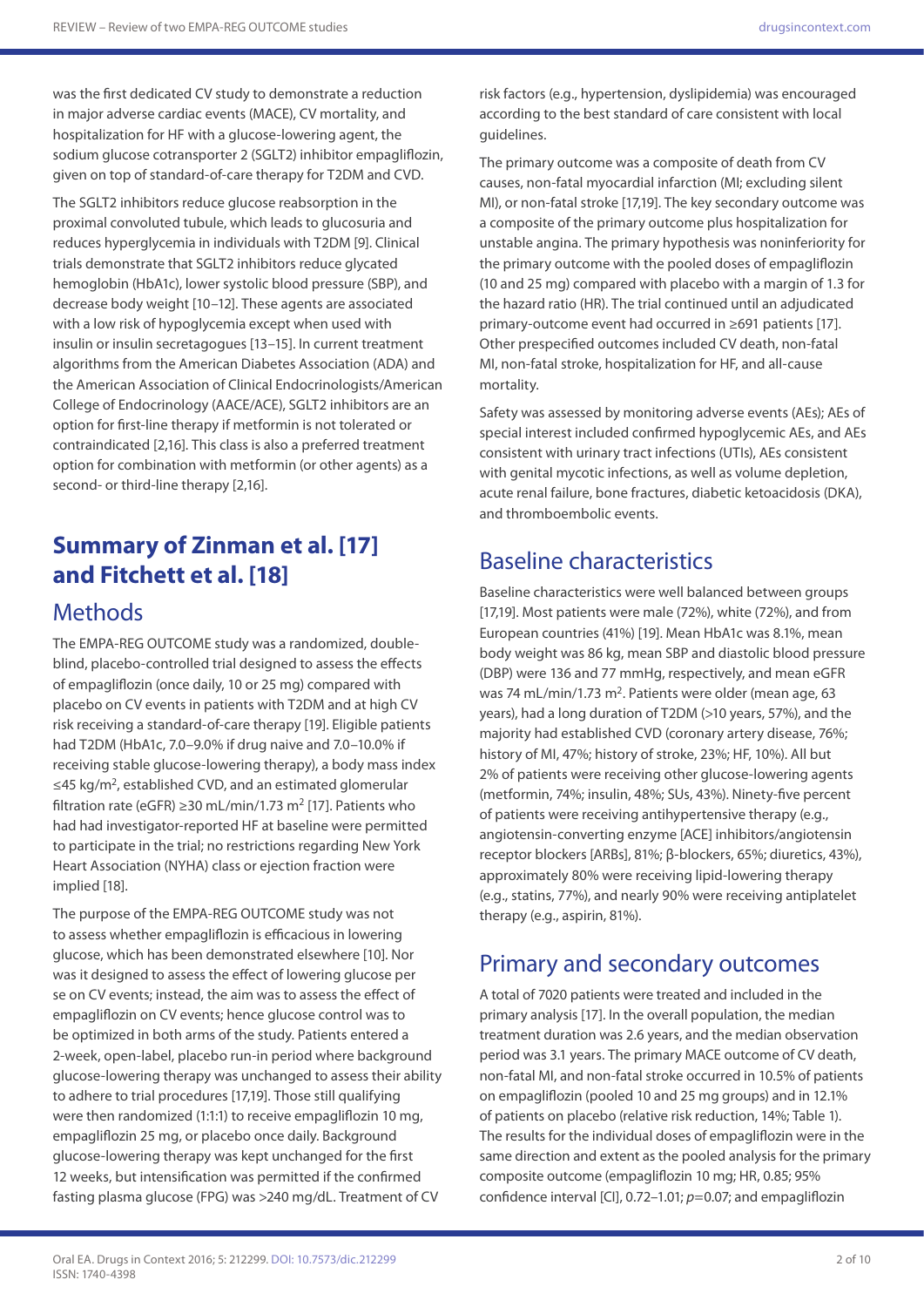#### **Table 1. Efficacy outcomes from EMPA-REG OUTCOME [17,18].**

| <b>CV</b> outcome                    | <b>Placebo</b><br>$(N=2333)$<br>n (% ) | <b>Empagliflozin<sup>a</sup></b><br>$(N=4687)$<br>n (% ) | <b>Hazard ratio</b><br>(95% CI) | <i>p</i> -value                              |
|--------------------------------------|----------------------------------------|----------------------------------------------------------|---------------------------------|----------------------------------------------|
| Three-point MACE <sup>b</sup>        | 282 (12.1)                             | 490 (10.5)                                               | $0.86(0.74 - 0.99)$             | $<$ 0.001 $\textdegree$<br>0.04 <sup>d</sup> |
| Four-point MACE <sup>e</sup>         | 333(14.3)                              | 599 (12.8)                                               | $0.89(0.78 - 1.01)$             | $<$ 0.001 $<$<br>0.08 <sup>d</sup>           |
| All-cause mortality                  | 194(8.3)                               | 269(5.7)                                                 | $0.68(0.57-0.82)$               | < 0.001                                      |
| CV death                             | 137(5.9)                               | 172(3.7)                                                 | $0.62(0.49 - 0.77)$             | < 0.001                                      |
| Non-fatal MI <sup>f</sup>            | 121(5.2)                               | 213(4.5)                                                 | $0.87(0.7-1.09)$                | 0.22                                         |
| Non-fatal stroke                     | 60(2.6)                                | 150(3.2)                                                 | $1.24(0.92 - 1.67)$             | 0.16                                         |
| Hospitalization for HF               | 95(4.1)                                | 126(2.7)                                                 | $0.65(0.50 - 0.85)$             | 0.002                                        |
| Hospitalization for HF or CV death   | 198(8.5)                               | 265(5.7)                                                 | $0.66(0.55 - 0.79)$             | < 0.001                                      |
| Hospitalization for or death from HF | 104(4.5)                               | 129(2.8)                                                 | $0.61(0.47 - 0.79)$             | < 0.001                                      |

CV, cardiovascular; HF, heart failure; MACE, major adverse cardiovascular events; MI, myocardial infarction.

bDeath from CV causes, non-fatal MI, or non-fatal stroke: primary outcome.

c For noninferiority.

dFor superiority.

eDeath from CV causes, non-fatal MI, or non-fatal stroke, or hospitalization for HF: secondary outcome. f Excluding silent MI.

25 mg; HR, 0.86; 95% CI, 0.73–1.02; *p*=0.09) but were not significant owing to the smaller number of events per group.

No significant decrease was observed in the relative risk of stroke or non-fatal MI with empagliflozin (Table 1); thus the MACE risk reduction was driven primarily by a significant 38% relative risk reduction in CV death. Of note, empagliflozin treatment resulted in a significant 32% relative risk reduction in all-cause mortality. In addition, empagliflozin treatment resulted in small decreases from baseline in body weight (approximately 2 kg) and waist circumference (approximately 2 cm) when compared with placebo [20]. Reductions in uric acid levels and in SBP and DBP, without increase in heart rate, were observed. Treatment with empagliflozin was associated with increases in both low-density lipoprotein cholesterol (LDL-C) and highdensity lipoprotein cholesterol (HDL-C). To give an idea of the size of the changes, at 164 weeks, mean LDL-C values in the placebo, empagliflozin 10 mg, and empagliflozin 25 mg groups were approximately 87.5, 88.0, and 89.0 mg/dL, respectively; although it should be noted that about one-fourth of patients had lipid-lowering drugs (mostly statins) introduced after the study start, and investigators were encouraged to treat all CV risk factors to the best possible standard of care.

### Subgroup analysis

Analysis of the primary outcome in various subgroups was prespecified by the study protocol, and after the initial results were available, analyses of death from CV causes were

conducted post hoc [17]. For the primary outcome, some subgroups, such as patients aged ≥65 years and those with baseline HbA1c <8.5%, appeared to show better responses [17]. However, the subgroup statistical analysis was not corrected for multiplicity, which limits the validity of these findings. Looking at the outcome of CV death, there was no heterogeneity between groups, that is, a consistent benefit across all subgroups [17]. In some subgroups, confidence intervals were wide, reflecting relatively low numbers of patients in those groups, for example, those with only peripheral vascular disease at baseline and those not on antihypertensive therapy. As in most multinational studies for T2DM therapies, "black/ African American" patients were relatively underrepresented in the study (making up only 5% of the study population). Although subgroup analysis by race showed no heterogeneity, generalizing the results of EMPA-REG OUTCOME to black/ African Americans is somewhat limited by the relatively small number of patients.

### Heart failure results

A further analysis of EMPA-REG OUTCOME data focused on HF outcomes in all patients and in subgroups, including those with and without HF at baseline [18]. Hospitalization for HF was defined as an event that required inpatient admission or a 12-hour stay in an emergency department resulting from clinical manifestation of new or worsening HF. This analysis demonstrated a 34% relative risk reduction in the composite

aPooled analysis of empagliflozin 10 and 25 mg.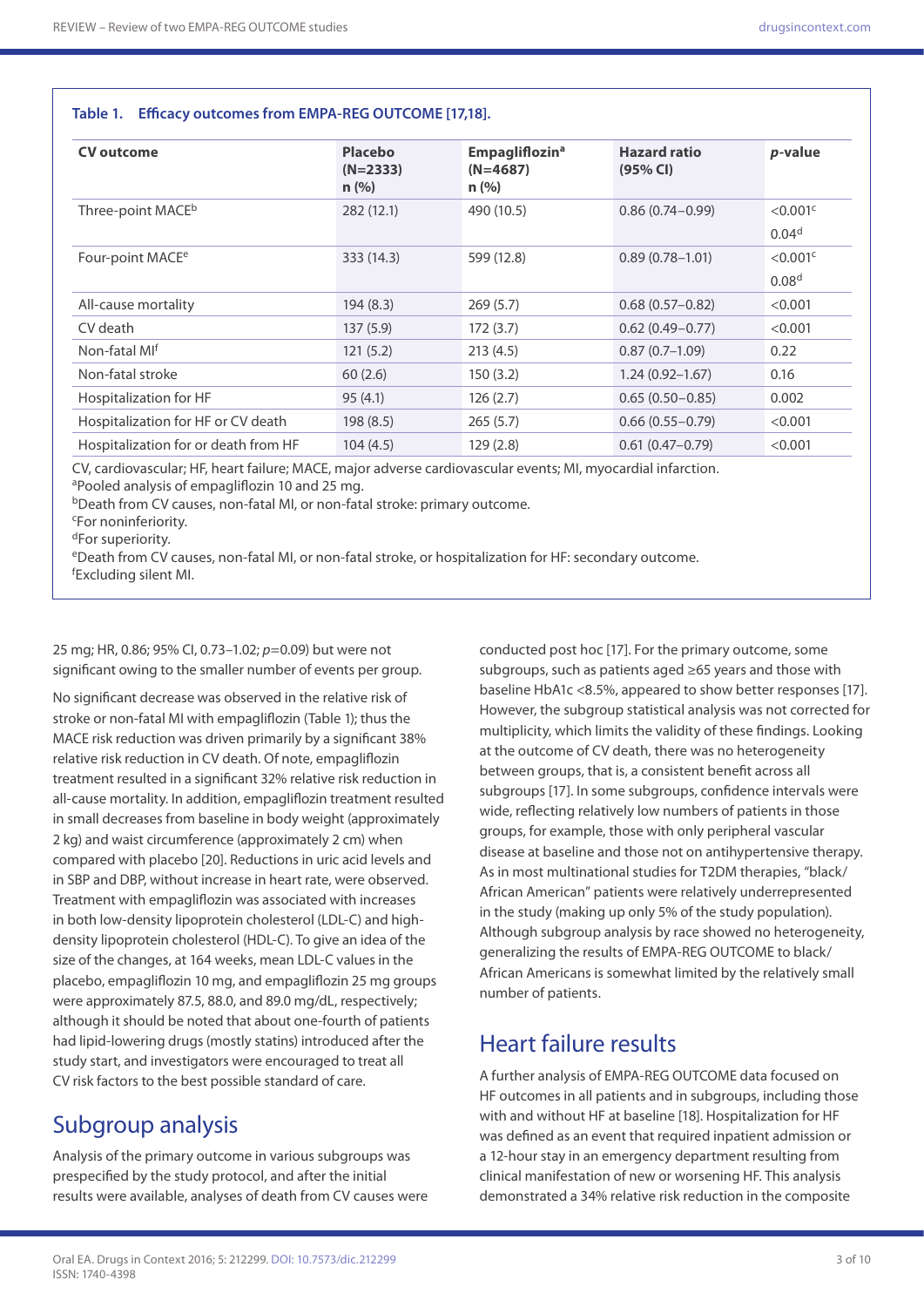outcome of hospitalization for HF or CV death, a 39% relative risk reduction in hospitalization for HF or death from HF, and a 35% relative risk reduction in hospitalization for HF with empagliflozin treatment compared with placebo added on top of a standard-of-care therapy (Table 1). No difference in the reduction of these risks was observed based on the presence of HF at baseline. There was no difference in hospitalization for HF based on age, gender, eGFR, insulin use, or use of other baseline medications (e.g., ACE inhibitors/ARBs, diuretics, β-blockers, mineralocorticoid receptor agonists).

## Safety findings

The safety profile of empagliflozin was consistent with the known mechanism of SGLT2 inhibition, and there were no unexpected AEs. The percentage of patients who had AEs, serious AEs, and AEs leading to discontinuation of study drug were similar with empagliflozin and placebo. Likewise, the

#### **Table 2. Adverse events reported in EMPA-REG OUTCOME [17].**

|                                              | <b>Placebo</b><br>$(N=2333)$<br>n (%) | <b>Empagliflozin<sup>a</sup></b><br>$(N=4687)$<br>n(%) |
|----------------------------------------------|---------------------------------------|--------------------------------------------------------|
| Events consistent with<br>UTIs               | 423 (18.1)                            | 842 (18.0)                                             |
| Men                                          | 158 (9.4)                             | 350 (10.5)                                             |
| Women                                        | 265 (40.6)                            | 492 $(36.4)^b$                                         |
| Complicated UTIsc                            | 41(1.8)                               | 82(1.7)                                                |
| Events consistent with<br>genital infections | 42(1.8)                               | 301 $(6.4)^d$                                          |
| Men                                          | 25(1.5)                               | 166 $(5.0)^d$                                          |
| Women                                        | 17(2.6)                               | 135 (10.0) <sup>d</sup>                                |
| Events consistent with<br>volume depletion   | 115(4.9)                              | 239(5.1)                                               |
| Diabetic ketoacidosis                        | 1 (< 0.1)                             | 4(0.1)                                                 |
| Acute renal failure                          | 166(6.6)                              | $246(5.2)$ <sup>e</sup>                                |
| Any confirmed<br>hypoglycemic AE             | 650 (27.9)                            | 1303 (27.8)                                            |
| Hypoglycemic event<br>requiring assistance   | 36(1.5)                               | 63(1.3)                                                |
| Thromboembolic<br>events                     | 20(0.9)                               | 30(0.6)                                                |
| <b>Bone fractures</b>                        | 91 (3.9)                              | 179 (3.8)                                              |

AE, adverse event; UTI, urinary tract infection. aPooled analysis of empagliflozin 10 and 25 mg. <sup>b</sup>*p*<0.05 compared with placebo. c Defined as pyelonephritis, urosepsis, or a serious AE

consistent with UTI.

<sup>d</sup>*p*<0.001 compared with placebo.

e*p*<0.01 compared with placebo.

percentage of patients with confirmed hypoglycemic events, venous thromboembolic events, bone fractures, acute renal failure, DKA, and events consistent with volume depletion was similar between the two groups. UTIs were reported in similar proportions of patients in the empagliflozin and placebo groups, and in both study arms the rate was higher in women than men (Table 2). Urosepsis was rare but reported more often in patients in the empagliflozin group (0.4 vs 0.1% of those in the placebo group). Genital infections were reported in more patients in the pooled empagliflozin group (6.4%) than in the placebo group (1.8%) (Table 2).

These findings are consistent with recent evidence from a predefined pooled analyses of data from 17 randomized, Phase I–III trials comparing patients who received placebo (n=3695), empagliflozin 10 mg (n=3806), or empagliflozin 25 mg (n=4782) [21]. In this analysis, the incidence of events consistent with UTIs, decreased renal function, DKA, venous thromboembolic events, and hepatic injury was low and similar across all treatment groups. However, it has previously been noted that in some individual studies, UTI is reported more frequently with empagliflozin than with placebo, and patients should be advised to seek treatment if they do experience symptoms of UTI, as the infection may become serious [14]. In the pooled analysis, as in EMPA-REG OUTCOME, the incidence of genital infection was higher in patients treated with empagliflozin than placebo; genital infections are typically associated with SGLT2 inhibitor treatment [21]. The incidence of AEs consistent with volume depletion was similar with placebo, empagliflozin 10 mg, and empagliflozin 25 mg (1.6, 1.5, and 1.3/100 patientyears, respectively) and was higher with empagliflozin 25 mg than placebo or empagliflozin 10 mg in patients who were older than 75 years. The incidence of hypoglycemia with empagliflozin was increased only when used in combination with an SU and/or basal insulin [21].

## **Significance and practical implications**

### Patient selection

Patients in the EMPA-REG OUTCOME study compare well with patients seen in everyday clinical practice for the treatment of T2DM; specifically patients with high risk of CVD who are receiving multiple medications for T2DM and other comorbidities were included. Patients were older (mean age, 63 years), had a long duration of T2DM (>10 years, 57%), were receiving dual glucose-lowering therapy (nearly 50%), and were receiving insulin (nearly 50%). Overall, 99% of patients had established CVD and were well treated with approximately 80% receiving renin-angiotensin-aldosterone system (RAAS) blockers, 81% also receiving lipid-lowering therapies, and nearly 90% receiving antiplatelet therapy [19].

These results are noteworthy given that empagliflozin was administered on top of a standard-of-care therapy that was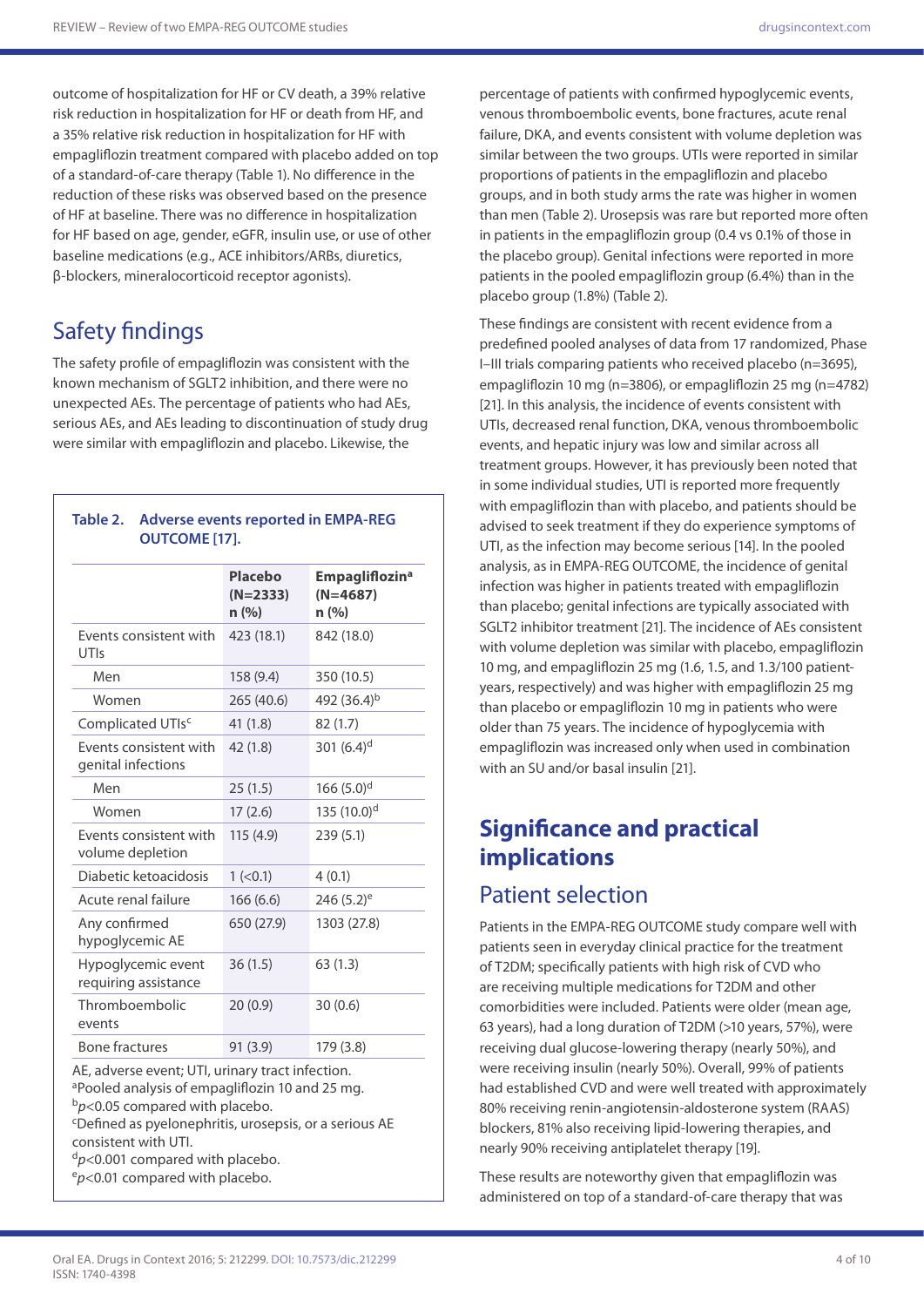more advanced than in earlier landmark trials demonstrating mortality benefits in high-CV-risk populations. For example, in the Scandinavian Simvastatin Survival Study (4S) [22], mortality benefits were observed with simvastatin although patients had fewer comorbidities (T2DM, 5%; hypertension, 26%) and were not yet receiving the protection from ACE inhibitor/ARB therapy that was afforded to patients in the EMPA-REG OUTCOME trial. By the time the HOPE/MICRO-HOPE study [23] was conducted, statin use had increased but not to the levels observed in the EMPA-REG OUTCOME trial. That study demonstrated a mortality benefit with ramipril in patients with T2DM and high CV risk and ushered in the ACE inhibitor era. In HOPE/MICRO-HOPE, 22% of patients were taking hypolipidemic agents, whereas in EMPA-REG OUTCOME, 80% were receiving lipidlowering therapy, primarily with a statin. Moreover, in HOPE/ MICRO-HOPE, the proportion of patients receiving other CV therapies was lower than the proportion of patients receiving such therapies in EMPA-REG OUTCOME (β-blockers, 28 vs 65%; diuretics, 20 vs 43%; or aspirin, 55 vs 83%).

One limitation of EMPA-REG OUTCOME is that only patients at high CV risk were included in the study—a significant limitation given that many patients with T2DM do not have a history of CVD. Future studies are planned in patients with a history of HF, but these patients are also at high risk, and results are not anticipated for some time [24]. The only studies conducted in these patients have been in shorter-term trials looking at HbA1c as the endpoint, rather than at CV events. A meta-analysis of CV events in patients at low/medium risk in shorter-term trials has been performed, but the number of CV events was too low to draw meaningful conclusions (32 events in 2770 in the empagliflozin group [1.2%] and 25 in 1502 in the placebo group [1.7%]) [25].

## Heart failure

Treatment of HF in T2DM remains a challenge due to a lack of clear guidelines and a paucity of evidence regarding the safety and efficacy of T2DM treatments in this population [18]. The risk of death from HF remains substantial in diabetes [26]. Results from five other prospective, placebo-controlled CV outcome trials in patients with diabetes and at high risk of CV events have been completed in addition to EMPA-REG OUTCOME and have not shown improvement in HF outcomes [27–30], three trials with dipeptidyl peptidase-4 (DPP-4) inhibitors (saxagliptin, alogliptin, and sitagliptin) [28–30] and two trials with glucagon-like peptide (GLP)-1 receptor agonists (lixisenatide and liraglutide) [27,31].

The Saxagliptin Assessment of Vascular Outcomes Recorded in Patients with Diabetes Mellitus - Thrombolysis in Myocardial infarction (SAVOR-TIMI 53) trial included 16,492 patients with T2DM with a history of CVD or at high risk of CV events and followed them for a median of 2.1 years [32]. The Examination of Cardiovascular Outcomes with Alogliptin versus standard of care (EXAMINE) study included 5380 patients with T2DM with acute coronary syndrome (ACS; acute MI or unstable

angina requiring hospitalization) within the previous 15–90 days and followed them for a median of 18 months [29]. The Trial Evaluating Cardiovascular Outcomes with Sitagliptin (TECOS) randomized 14,671 patients to sitagliptin or placebo and followed them for a median of 3 years [30]. Finally, the Evaluation of Lixisenatide in Acute Coronary Syndrome (ELIXA) trial included 6068 patients with T2DM and a recent ACS event who were followed for a median of 25 months [27]. All four trials of incretin therapies demonstrated noninferiority for the primary composite MACE endpoint (SAVOR-TIMI and EXAMINE: three-point MACE; TECOS and ELIXA: four-point MACE [included hospitalization for unstable angina]), showing neither an increase nor a decrease in the risk of major CV events. However, the SAVOR-TIMI trial showed an unexpected increase in the risk of hospitalization for HF (HR, 1.27; 95% CI, 1.07–1.51; *p*=0.007); post hoc analyses determined that this increased risk was highest in patients with elevated levels of natriuretic peptides, prior HF, or chronic kidney disease [32]. Follow-up analyses from EXAMINE revealed a non-significant trend toward increased risk of HF outcomes with alogliptin [33]. The label information for saxagliptin [34] and alogliptin [35] both contain a warning regarding HF risk. In TECOS, sitagliptin was noninferior to placebo for the primary MACE outcome, and rates of hospitalization for HF did not differ between the sitagliptin and the placebo groups [30]. Similarly, in the ELIXA trial, the rates for hospitalization for HF were similar for lixisenatide (4.0%) and placebo (4.2%; HR, 0.96; 95% CI, 0.75–1.23) [27]. The Liraglutide Effect and Action in Diabetes: Evaluation of Cardiovascular Outcome Results (LEADER) trial [31], which assessed the effects of the glucagon-like peptide-1 (GLP-1) agonist liraglutide on CV outcomes in patients with T2DM and high CV risk, was the second trial—after EMPA-REG OUTCOME—to demonstrate significant benefit in reducing the risk of the primary MACE outcome. After a median followup of 3.9 years, the relative risk of experiencing a MACE event was reduced by 13% with liraglutide (HR, 0.87; 95% CI, 0.78–0.97; *p*<0.001 for noninferiority; *p*=0.01 for superiority). For hospitalization for HF, there were numerically fewer events in the liraglutide group than in the placebo group; however, the reduction did not meet statistical significance (HR, 0.87; 95% CI, 0.73–1.05; *p*=0.14) [31].

## Mechanism of action for observed benefits

While EMPA-REG OUTCOME was not designed to elucidate the mechanism of action of empagliflozin responsible for the observed CV benefits, multiple pathways have been proposed. In a series of commentaries following the publication of the EMPA-REG OUTCOME study [36–40], it was speculated that empagliflozin might have additive cardioprotective effects via activation of non-classic RAAS pathways, supported by the fact that 81% of patients in this study were receiving ACE inhibitors or ARBs [38]. Others speculated that the volume status of patients is vital in HF and that empagliflozin might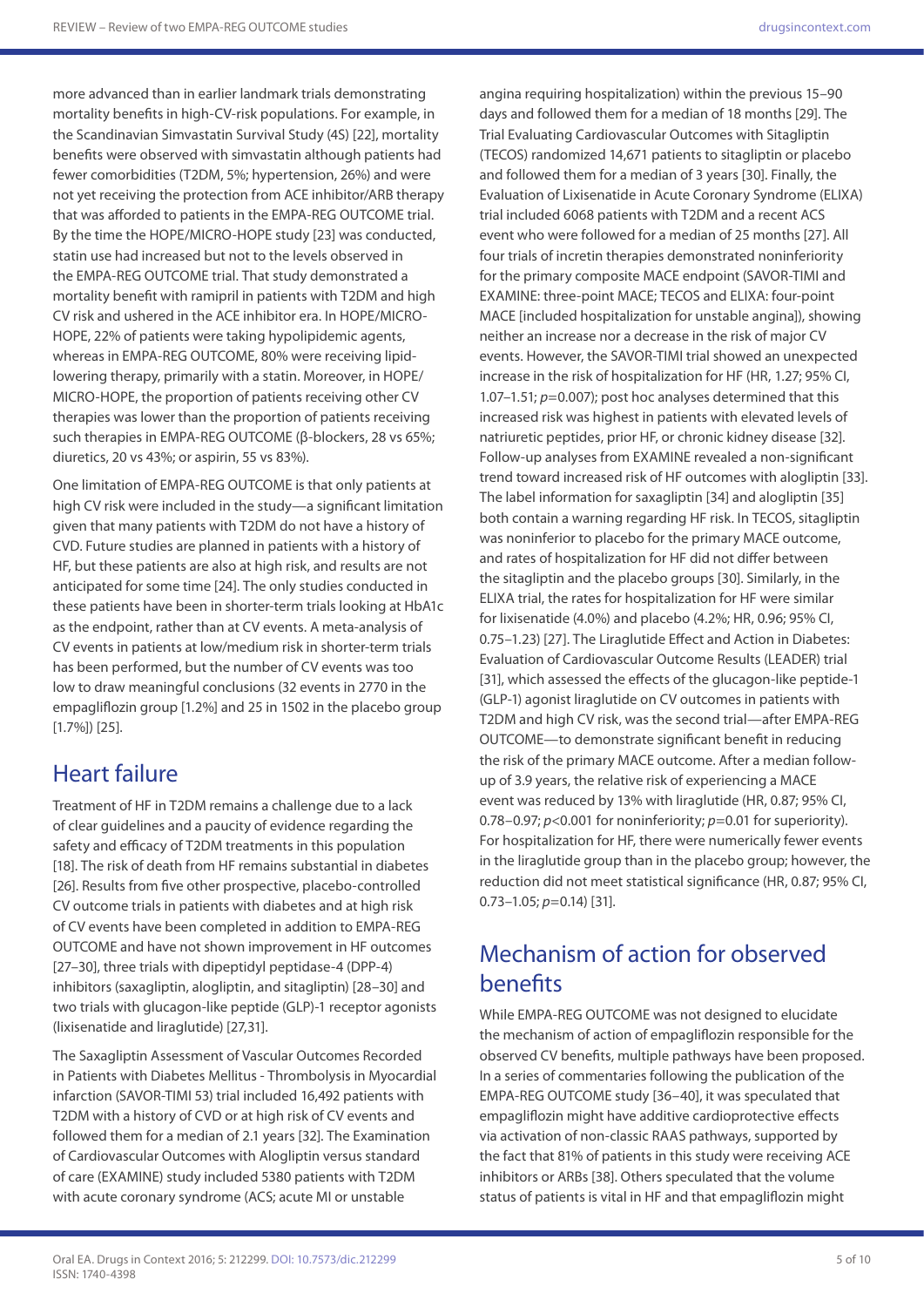represent a new type of osmotic diuretic with CV effects not previously observed with other agents [40]. For example, in the Rosiglitazone Evaluated for Cardiovascular Outcomes in Oral Agent Combination Therapy for Type 2 Diabetes (RECORD) study, rosiglitazone was associated with volume expansion, a 2–3% decrease in hematocrit, and an increase in the risk of HF [41], whereas empagliflozin was associated with volume contraction, a 4.8% increase in hematocrit [37], and a 35% relative reduction in the risk of hospitalization for HF [17]. Although some researchers have speculated that glucagon plays an important role in modulating cardiac function [36], others counter that an increase in glucagon was unlikely to contribute to reduced CV mortality or hospitalization for HF in the EMPA-REG OUTCOME study, because in animal models, it has been shown that glucagon-receptor activation had a detrimental effect on myocardial function [42,43]. Furthermore, glucagon infusion into humans has not demonstrated any effect on left ventricular function [43,44]. The temporal association between the rapid reduction of CV events in the empagliflozin-treated groups (within 2–4 months) and decreases in blood pressure and intravascular volume favors a hemodynamic mechanism of action [37]. The lack of effect of empagliflozin on the rates of non-fatal MI or non-fatal stroke, taken together with the short time it took for the Kaplan–Meier curves to separate, likely indicates that the effects are not mediated via atherosclerotic pathways; in other CV therapy trials, differences between groups tended to take years, not months, to materialize [22,23]. More recently, it has been proposed that the effect of empagliflozin on fatty acid metabolism may have a beneficial effect via production of ß-hydroxybutyrate, an efficient fuel for the heart [45] as well as for the kidney [46]. This potential mechanism could work in tandem with volume contraction and is not exclusive of other mechanisms of benefit, and indeed it seems likely that the mechanism for the reduction in risk of CV events and of death from any cause is multifactorial. Other CV risk factors known to be affected by SGLT2 inhibition, such as blood pressure, weight, visceral adiposity, hyperinsulinemia, as well as changes in arterial stiffness, albuminuria, uric acid levels, and oxidative stress are discussed in detail by Inzucchi et al [47]. Furthermore, the postulated roles of these mechanisms in the benefits observed with empagliflozin are discussed by Abdul-Ghani et al [43].

### Renal outcomes

Chronic kidney disease is common in people with diabetes; in the United States, more than 30% of adults with diabetes also have kidney disease, and those with kidney disease as well as diabetes are at increased risk of premature mortality [48]. Preventing development or progression of kidney disease in patients with T2DM is thus a key concern and was a prespecified analysis of EMPA-REG OUTCOME. As discussed above, EMPA-REG OUTCOME included patients with eGFR  $\geq$ 30 mL/min/1.73 m<sup>2</sup> at screening; patients with more severe renal impairment were not eligible to participate [49].

The majority of patients had eGFR  $\geq$  60 mL/min/1.73 m<sup>2</sup>, 17.8% had eGFR 45 to <60 mL/min/1.73 m<sup>2</sup>, and 7.7% had eGFR  $>30$ to <45 mL/min/1.73 m<sup>2</sup>. At baseline, 80.7% of the patients were receiving ACE inhibitors or ARBs. Over the course of the study, patients receiving empagliflozin (on top of a standardof-care therapy) had a significantly reduced risk of new or worsening nephropathy relative to the placebo group (HR, 0.61; 95% CI, 0.53–0.70; *p*<0.001) [49]. In addition, treatment with empagliflozin resulted in a significant 46% relative-risk reduction in the composite renal endpoint of doubling of creatinine and eGFR <45 mL/min/1.73 m<sup>2</sup>, initiation of renal replacement therapy, and death due to renal disease (HR, 0.54; 95% CI, 0.40–0.75; *p*<0.001) [50]. Looking at the change in eGFR over time, the empagliflozin group had an initial drop in eGFR after starting treatment, but renal function stabilized over time while eGFR in the placebo group followed the natural decline. Furthermore, after stopping treatment, patients on both empagliflozin doses had an increase in eGFR to baseline levels, not seen in the placebo group, giving final differences between empagliflozin and placebo of 4.7 mL/min/1.73 m<sup>2</sup> ( $p$ <0.001). The reasons behind this effect are probably multifactorial, but undoubtedly this level of preservation of renal function is noteworthy from a clinical standpoint, especially if this can be replicated in other studies.

## **Cardiovascular trials with other SGLT2 inhibitors**

The ongoing Canagliflozin Cardiovascular Assessment Study (CANVAS; NCT01032629) was designed to evaluate the effects of canagliflozin (100 and 300 mg) on CV events in patients with T2DM and increased CV risk compared with placebo on top of a standard-of-care therapy [51]. The primary endpoint is a three-point MACE, and the study will continue until 420 MACE events have occurred. An interim analysis, done in support of FDA evaluation for market authorization, revealed a numerical increase in CV events in the first 30 days with canagliflozin compared with placebo. Because the number of events was small, the imbalance was attributed to "likely chance events" and did not result in a mention in the canagliflozin label [52]. In the ongoing Canagliflozin Cardiovascular Assessment Study (CANVAS) clinical trial, the trial's independent data monitoring committee (IDMC) identified an increased risk of leg and foot amputations. The amputations occurred more often in patients treated with canagliflozin compared with patients treated with placebo: 7/1000 patients treated with canagliflozin 100 mg daily, 5/1000 patients treated with canagliflozin 300 mg daily, and 3/1000 patients treated with placebo had amputations. Patients in the CANVAS trial have been followed for an average of 4.5 years to date. Based on an overall assessment, the IDMC has recommended that the CANVAS trial continue. The IDMC has also reported that a second, similar trial evaluating canagliflozin, the CANVAS-R trial, has not shown the same risks of increased leg and foot amputations to date. Patients in the CANVAS-R trial have been followed for an average of 9 months.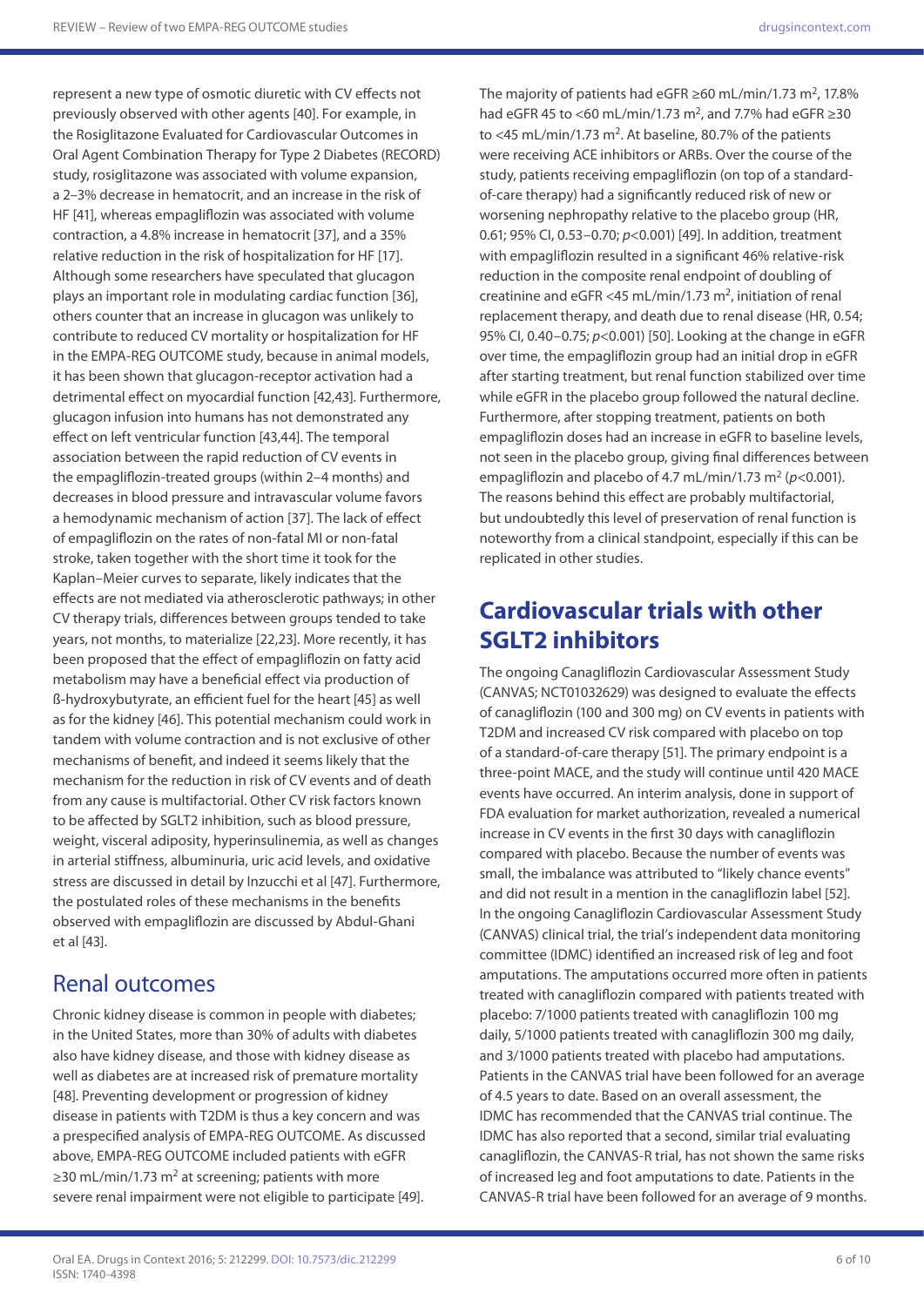All of these observations regarding amputations have resulted in a Safety Alert from the FDA [53].

The Dapagliflozin Effect on Cardiovascular Events (DECLARE-TIMI; NCT01730534) [54] study is currently the largest CV outcomes trial with an SGLT2 inhibitor. Approximately 17,000 patients with T2DM and either a known CVD (secondary prevention cohort) or two or more CV risk factors (primary prevention cohort) were randomized to dapagliflozin 10 mg or placebo. The primary outcome is a composite of CV death, MI, or ischemic stroke, and the trial is scheduled to complete in 2019 [54]. In the meantime, data from a meta-analysis of CV events from 21 Phase IIb/III dapagliflozin trials are available. This analysis included 9339 patients with T2DM and different levels of CV risk, including CVD, and found no increased CV risk with dapagliflozin use compared with comparators with an HR of 0.79 (95% CI, 0.58–1.07) for the four-point MACE in the overall population and 0.81 (95% CI, 0.56–1.16) in those with a history of CVD [55].

#### **Conclusions**

As we are trying to "close the gap of knowledge" in regards to the new SGTL2 inhibitors, the EMPA-REG OUTCOME study results are now discussed in the 2016 position statements

from ADA and the AACE/ACE, as well as the Canadian Diabetes Association Clinical Practice Guidelines [2,56,57]. The AACE/ ACE algorithm lists SGLT2 inhibitors as neutral with respect to congestive heart failure [2], and the Canadian guidelines have added a column for the effect in a dedicated CV outcomes trial for each medication class and are the first to recommend treatment for a specific subpopulation of patients stating that "In people with clinical cardiovascular disease in whom glycemic targets are not met, an SGLT2 inhibitor with demonstrated cardiovascular outcome benefit should be added to antihyperglycemic therapy to reduce the risk for cardiovascular and all-cause mortality (Grade A, Level 1A for empagliflozin)" [57]. If results from completed studies of other agents in this class confirm the findings of EMPA-REG OUTCOME, it is likely that treatment algorithms will evolve to reposition the SGLT2 class of agents. Because most trials targeting hyperglycemia have failed to show improvements in CV outcomes [58], the results of EMPA-REG OUTCOME are encouraging. Empagliflozin, given on top of a standard-of-care therapy, reduced the composite MACE endpoint, CV mortality, and all-cause mortality in patients with T2DM and established CVD. These findings, coupled with the benefits seen in HF, make empagliflozin an attractive treatment option for patients with T2DM and CVD.

**Disclosure and potential conflicts of interest:** The International Committee of Medical Journal Editors (ICMJE) Potential Conflicts of Interests form for the author is available for download at:<http://www.drugsincontext.com/wp-content/uploads/2016/08/dic.212299-COI.pdf> Dr. Oral reports non-financial support from Boehringer Ingelheim, during the conduct of the study; grants, personal fees, and non-financial support from Aegerion Pharmaceuticals; grants and personal fees from Akcea Therapeutics and Ionis Pharmaceuticals; grants, personal fees, and non-financial support from AstraZeneca; grants, personal fees, and non-financial support from BMS and Amylin LLC.; and grants from GI Dynamics.

**Acknowledgements and contributions:** Writing and editorial support was provided by Linda Merkel, PhD, of Envision Scientific Solutions, which was contracted and funded by Boehringer Ingelheim Pharmaceuticals, Inc. (BIPI). BIPI was given the opportunity to review the manuscript for medical and scientific accuracy as well as intellectual property considerations.

**Funding declaration:** The author received no compensation related to the development of the manuscript.

**ClinicalTrials.gov number:** NCT01131676 (EMPA-REG OUTCOME trial)

**Copyright:** Copyright **©** 2016 Oral EA. Distributed under the terms of the Creative Commons License Deed CC BY NC ND 3.0 which allows anyone to copy, distribute, and transmit the article provided it is properly attributed in the manner specified below. No commercial use without permission.

**Correct attribution:** Copyright **©** 2016 Oral EA. <http://dx.doi.org/10.7573/dic.212299>. Published by Drugs in Context under Creative Commons License Deed CC BY NC ND 3.0.

**Article URL:** [http://www.drugsincontext.com/closing-the-knowledge-gap-on-cardiovascular-disease-in-type-2-diabetes-the-empa-reg](http://www.drugsincontext.com/closing-the-knowledge-gap-on-cardiovascular-disease-in-type-2-diabetes-the-empa-reg-outcome-trial-and-beyond)[outcome-trial-and-beyond](http://www.drugsincontext.com/closing-the-knowledge-gap-on-cardiovascular-disease-in-type-2-diabetes-the-empa-reg-outcome-trial-and-beyond)

**Correspondence:** Elif Arioglu Oral, MD, Associate Professor of Internal Medicine, University of Michigan, Department of Internal Medicine, Division of Metabolism, Endocrinology and Diabetes, 1000 Wall Street, 5313 Brehm Tower, Ann Arbor, MI 48105, USA. [eliforal@umich.edu](mailto:eliforal@umich.edu)

**Provenance:** Submitted, externally peer reviewed

**Submitted**: 9 June 2016; **Peer review comments to author**: 9 July 2016; **Publication date**: 2 September 2016

**Drugs in Context** is published by Just Medical Media Ltd. Registered office: Gatelands, Patterdale Road, Windermere, Cumbria, LA23 1NH, UK

Just Medical Media Limited is registered in England Number 6891187. VAT GB 945 1713 22

For all manuscript and submissions enquiries, contact Julia Savory, Head of Digital Publishing and Submissions Management [julia@justmedicalmedia.com](mailto:julia@justmedicalmedia.com)

For all permissions, rights, and reprints, contact Stephen I'Anson, Commercial Director [steve@justmedicalmedia.com](mailto:steve@justmedicalmedia.com)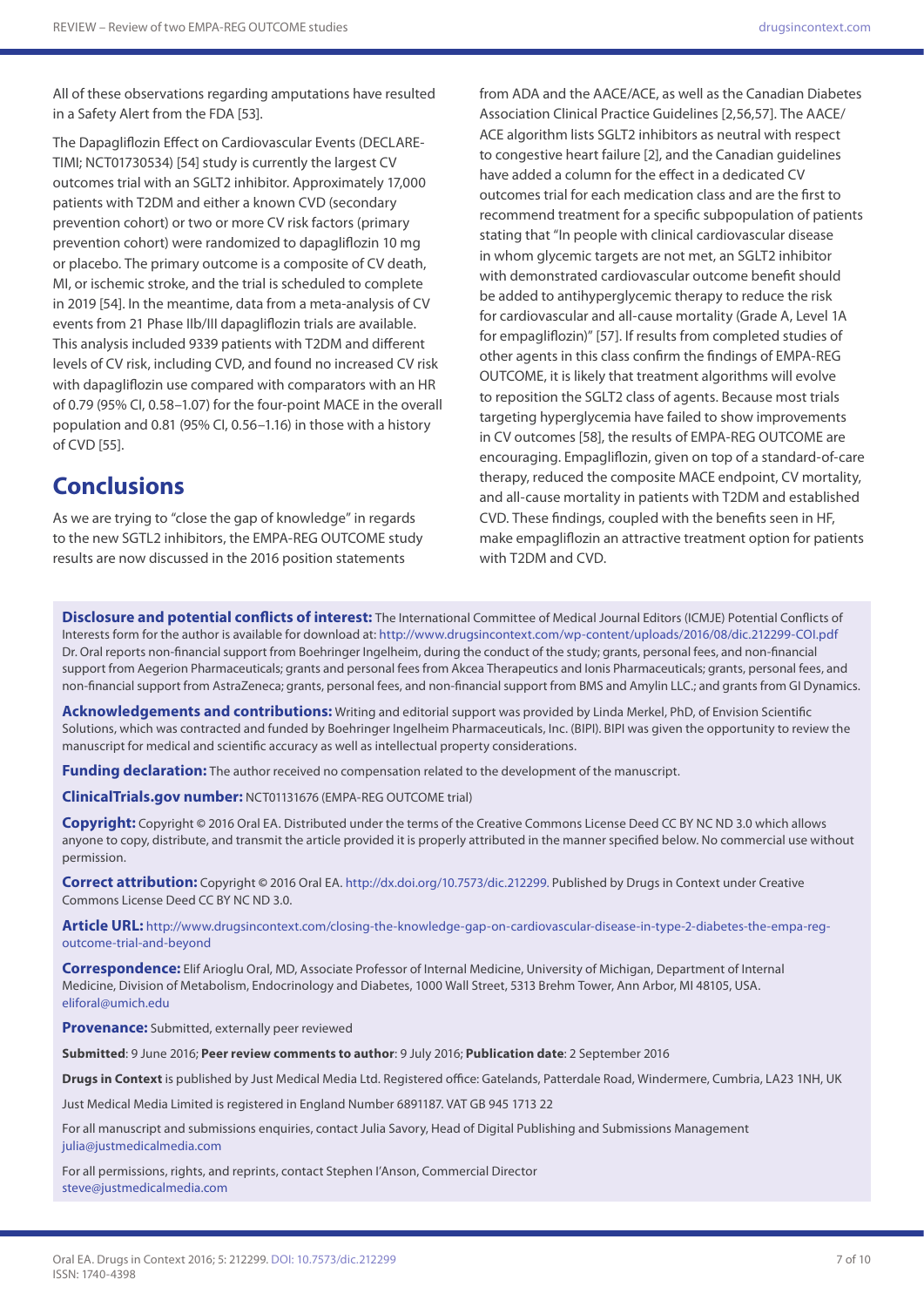## **References**

- 1. Menke A, Casagrande S, Geiss L, Cowie CC. Prevalence of and trends in diabetes among adults in the United States, 1988–2012. JAMA. 2015;314:1021–9.<http://dx.doi.org/10.1001/jama.2015.10029>
- 2. Garber AJ, Abrahamson MJ, Barzilay JI, Blonde L, Bloomgarden ZT, Bush MA, Dagogo-Jack S, DeFronzo RA, Einhorn D, Fonseca VA, Garber JR, Garvey WT, Grunberger G, Handelsman Y, Henry RR, Hirsch IB, Jellinger PS, McGill JB, Mechanick JI, Rosenblit PD, Umpierrez GE. Consensus statement by the American Association of Clinical Endocrinologists and American College of Endocrinology on the comprehensive type 2 diabetes management algorithm—2016 Executive Summary. Endocr Pract. 2016;22:84–113. <http://dx.doi.org/10.4158/EP151126.CS>
- 3. Cubbon RM, Adams B, Rajwani A, Mercer BN, Patel PA, Gherardi G, Gale CP, Batin PD, Ajjan R, Kearney L, Wheatcroft SB, Sapsford RJ, Witte KK, Kearney MT. Diabetes mellitus is associated with adverse prognosis in chronic heart failure of ischaemic and nonischaemic aetiology. Diab Vasc Dis Res. 2013;10:330–6. <http://dx.doi.org/10.1177/1479164112471064>
- 4. Shah AD, Langenberg C, Rapsomaniki E, Denaxas S, Pujades-Rodriguez M, Gale CP, Deanfield J, Smeeth L, Timmis A, Hemingway H. Type 2 diabetes and incidence of cardiovascular diseases: a cohort study in 1.9 million people. Lancet Diabetes Endocrinol. 2015;3:105–13. [http://dx.doi.org/10.1016/S2213-8587\(14\)70219-0](http://dx.doi.org/10.1016/S2213-8587(14)70219-0)
- 5. Nissen SE, Wolski K, Topol EJ. Effect of muraglitazar on death and major adverse cardiovascular events in patients with type 2 diabetes mellitus. JAMA. 2005;294:2581–6.<http://dx.doi.org/10.1001/jama.294.20.joc50147>
- 6. Nissen SE, Wolski K. Effect of rosiglitazone on the risk of myocardial infarction and death from cardiovascular causes. N Engl J Med. 2007;356:2457–71. [http://dx.doi.org/doi:10.1056/NEJMoa072761](http://http://dx.doi.org/doi:10.1056/NEJMoa072761)
- 7. Food and Drug Administration. Guidance for Industry. Diabetes mellitus—evaluating cardiovascular risk in new antidiabetic therapies to treat type 2 diabetes, 2008 [cited 2016 Mar 6]. Available from: <http://www.fda.gov/downloads/drugs/guidancecomplianceregulatoryinformation/guidances/ucm071627.pdf>
- 8. Takeda Pharmaceuticals America Inc. Prescribing information (11/2013): ACTOS (pioglitazone) tablets for oral use [cited 2016 May 6]. Available from: [http://www.accessdata.fda.gov/drugsatfda\\_docs/label/2011/021073s043s044lbl.pdf](http://www.accessdata.fda.gov/drugsatfda_docs/label/2011/021073s043s044lbl.pdf)
- 9. Abdul-Ghani MA, DeFronzo RA. Lowering plasma glucose concentration by inhibiting renal sodium-glucose cotransport. J Intern Med. 2014;276:352–63.<http://dx.doi.org/10.1111/joim.12244>
- 10. Liakos A, Karagiannis T, Athanasiadou E, Sarigianni M, Mainou M, Papatheodorou K, Bekiari E, Tsapas A. Efficacy and safety of empagliflozin for type 2 diabetes: a systematic review and meta-analysis. Diabetes Obes Metab. 2014;16:984–93. <http://dx.doi.org/10.1111/dom.12307>
- 11. Yang XP, Lai D, Zhong XY, Shen HP, Huang YL. Efficacy and safety of canagliflozin in subjects with type 2 diabetes: systematic review and meta-analysis. Eur J Clin Pharmacol. 2014;70:1149–58. <http://dx.doi.org/10.1007/s00228-014-1730-x>
- 12. Zhang M, Zhang L, Wu B, Song H, An Z, Li S. Dapagliflozin treatment for type 2 diabetes: a systematic review and meta-analysis of randomized controlled trials. Diabetes Metab Res Rev. 2014;30:204–21.<http://dx.doi.org/10.1002/dmrr.2479>
- 13. AstraZeneca Pharmaceuticals LP. Prescribing information (12/2015): FARXIGA® (dapagliflozin) tablets, for oral use [cited 2015 Dec 29]. Available from: [http://www.accessdata.fda.gov/drugsatfda\\_docs/label/2015/202293s008lbl.pdf](http://www.accessdata.fda.gov/drugsatfda_docs/label/2015/202293s008lbl.pdf)
- 14. Boehringer Ingelheim Pharmaceuticals Inc. Prescribing information (12/2015): JARDIANCE® (empagliflozin) tablets, for oral use [cited 2015 Dec 29]. Available from: [http://www.accessdata.fda.gov/drugsatfda\\_docs/label/2015/204629s007lbl.pdf](http://www.accessdata.fda.gov/drugsatfda_docs/label/2015/204629s007lbl.pdf)
- 15. Janssen Pharmaceuticals Inc. Prescribing information (03/2016): INVOKANA (canagliflozin) tablets, for oral use [cited 2016 May 6]. Available from: [http://www.accessdata.fda.gov/drugsatfda\\_docs/label/2015/204042s013lbl.pdf](http://www.accessdata.fda.gov/drugsatfda_docs/label/2015/204042s013lbl.pdf)
- 16. American Diabetes Association. Approaches to glycemic treatment. Sec. 7. *In* Standards of Medical Care in Diabetes—2016. Diabetes Care. 2016;39 Suppl 1:S52–9. <http://dx.doi.org/10.2337/dc16-S010>
- 17. Zinman B, Wanner C, Lachin JM, Fitchett D, Bluhmki E, Hantel S, Mattheus M, Devins T, Johansen OE, Woerle HJ, Broedl UC, Inzucchi SE. Empagliflozin, cardiovascular outcomes, and mortality in type 2 diabetes. N Engl J Med. 2015;373:2117–28. <http://dx.doi.org/10.1056/NEJMoa1504720>
- 18. Fitchett D, Zinman B, Wanner C, Lachin JM, Hantel S, Salsali A, Johansen OE, Woerle HJ, Broedl UC, Inzucchi SE. Heart failure outcomes with empagliflozin in patients with type 2 diabetes at high cardiovascular risk: results of the EMPA-REG OUTCOME® trial. Eur Heart J. 2016;37:1526–34.<http://dx.doi.org/10.1093/eurheartj/ehv728>
- 19. Zinman B, Inzucchi SE, Lachin JM, Wanner C, Ferrari R, Fitchett D, Bluhmki E, Hantel S, Kempthorne-Rawson J, Newman J, Johansen OE, Woerle HJ, Broedl UC. Rationale, design, and baseline characteristics of a randomized, placebo-controlled cardiovascular outcome trial of empagliflozin (EMPA-REG OUTCOME). Cardiovasc Diabetol. 2014;13:102. <http://dx.doi.org/10.1186/1475-2840-13-102>
- 20. Schernthaner G, Scheen A, Naderali E, Johansen OE, Mattheus M, Zinman B. Impact of changes in glucose-lowering therapy on analyses of glycemic control and weight in EMPA-REG OUTCOME. Diabetes Care. 2016;65:A294–5 (Abstract 1127-P, presented at the American Diabetes Association 2016).
- 21. Kohler S, Salsali A, Hantel S, Kaspers S, Woerle HJ, Kim G, Broedl UC. Safety and tolerability of empagliflozin in patients with type 2 diabetes. Clin Ther. 2016;38:1299–313. <http://dx.doi.org/10.1016/j.clinthera.2016.03.031>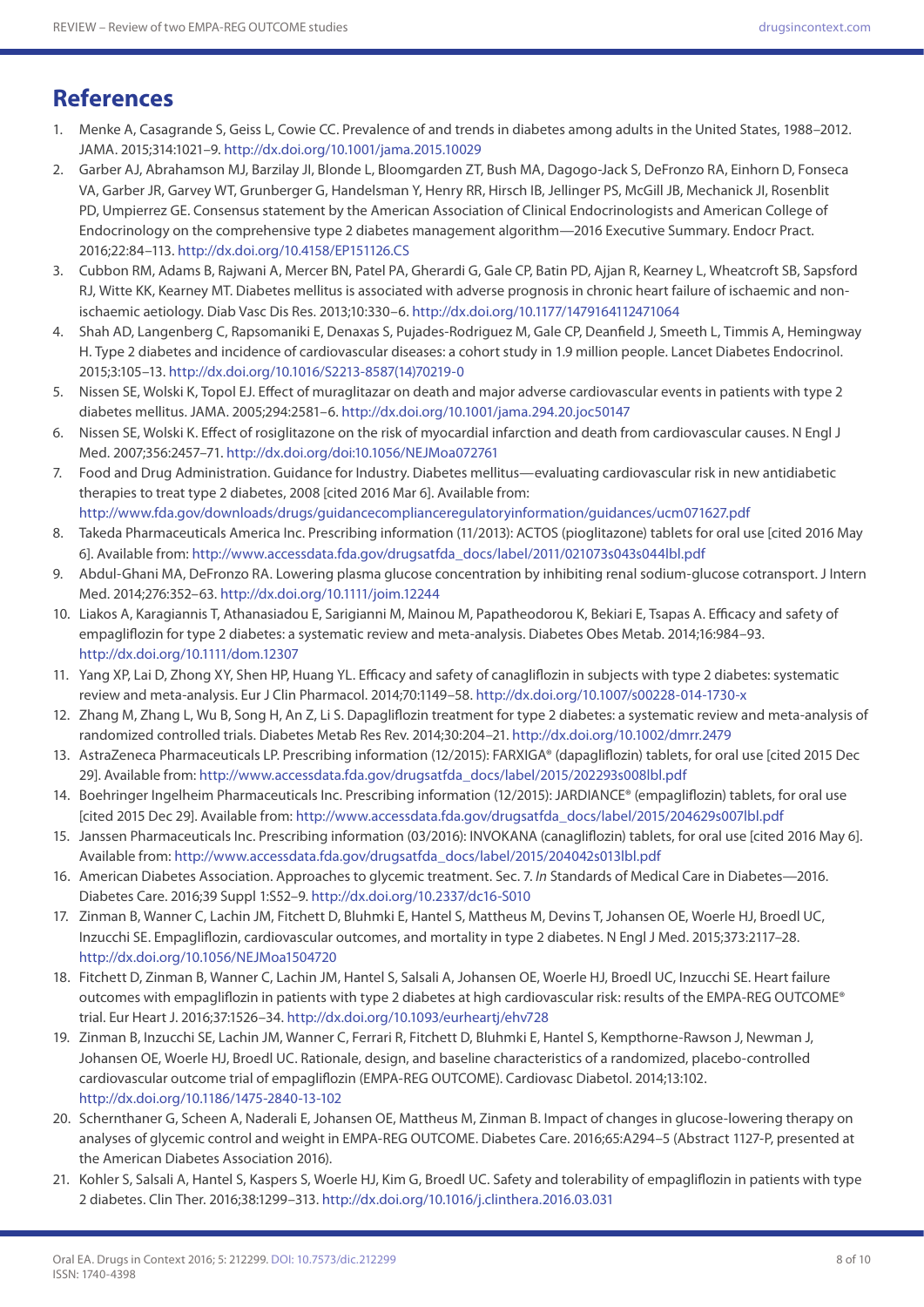- 22. Scandinavian Simvastatin Survival Study Group. Randomised trial of cholesterol lowering in 4444 patients with coronary heart disease: the Scandinavian Simvastatin Survival Study (4S). Lancet. 1994;344:1383–9.
- 23. Heart Outcomes Prevention Evaluation Study Investigators. Effects of ramipril on cardiovascular and microvascular outcomes in people with diabetes mellitus: results of the HOPE study and MICRO-HOPE substudy. Lancet. 2000;355:253–9. [http://dx.doi.org/http://dx.doi.org/10.1016/S0140-6736\(99\)12323-7](http://dx.doi.org/http://dx.doi.org/10.1016/S0140-6736(99)12323-7)
- 24. Jardiance® (empagliflozin) to be studied for the treatment of people with chronic heart failure. 19 April 2016 [cited 2016 June 3]. Available from: [http://us.boehringer-ingelheim.com/news\\_events/press\\_releases/press\\_release\\_archive/2016/4-19-2016](http://us.boehringer-ingelheim.com/news_events/press_releases/press_release_archive/2016/4-19-2016-jardiance-empagliflozin-studied-treatment-people-chronic-heart-failure.html) [jardiance-empagliflozin-studied-treatment-people-chronic-heart-failure.html](http://us.boehringer-ingelheim.com/news_events/press_releases/press_release_archive/2016/4-19-2016-jardiance-empagliflozin-studied-treatment-people-chronic-heart-failure.html)
- 25. Salsali A, Kim G, Woerle HJ, Broedl UC, Hantel S. Cardiovascular safety of empagliflozin in patients with type 2 diabetes: a meta-analysis of data from randomized placebo-controlled trials. Diabetes Obes Metab. <http://dx.doi.org/10.1111/dom.12734>
- 26. McMurray JJ, Gerstein HC, Holman RR, Pfeffer MA. Heart failure: a cardiovascular outcome in diabetes that can no longer be ignored. Lancet Diabetes Endocrinol. 2014;2:843–51. [http://dx.doi.org/10.1016/S2213-8587\(14\)70031-2](http://dx.doi.org/10.1016/S2213-8587(14)70031-2)
- 27. Pfeffer MA, Claggett B, Diaz R, Dickstein K, Gerstein HC, Kober LV, Lawson FC, Ping L, Wei X, Lewis EF, Maggioni AP, McMurray JJ, Probstfield JL, Riddle MC, Solomon SD, Tardif JC. Lixisenatide in patients with type 2 diabetes and acute coronary syndrome. N Engl J Med. 2015;373:2247–57.<http://dx.doi.org/10.1056/NEJMoa1509225>
- 28. Scirica BM, Bhatt DL, Braunwald E, Steg PG, Davidson J, Hirshberg B, Ohman P, Frederich R, Wiviott SD, Hoffman EB, Cavender MA, Udell JA, Desai NR, Mosenzon O, McGuire DK, Ray KK, Leiter LA, Raz I, SAVOR-TIMI 53 Steering Committee and Investigators. Saxagliptin and cardiovascular outcomes in patients with type 2 diabetes mellitus. N Engl J Med. 2013;369:1317-26. <http://dx.doi.org/10.1056/NEJMoa1307684>
- 29. White WB, Bakris GL, Bergenstal RM, Cannon CP, Cushman WC, Fleck P, Heller S, Mehta C, Nissen SE, Perez A, Wilson C, Zannad F. EXamination of cArdiovascular outcoMes with alogliptIN versus standard of carE in patients with type 2 diabetes mellitus and acute coronary syndrome (EXAMINE): a cardiovascular safety study of the dipeptidyl peptidase 4 inhibitor alogliptin in patients with type 2 diabetes with acute coronary syndrome. Am Heart J. 2011;162:620–6.e1. <http://dx.doi.org/10.1016/j.ahj.2011.08.004>
- 30. Green JB, Bethel MA, Armstrong PW, Buse JB, Engel SS, Garg J, Josse R, Kaufman KD, Koglin J, Korn S, Lachin JM, McGuire DK, Pencina MJ, Standl E, Stein PP, Suryawanshi S, Van de Werf F, Peterson ED, Holman RR. Effect of sitagliptin on cardiovascular outcomes in type 2 diabetes. N Engl J Med. 2015;373:232–42. <http://dx.doi.org/10.1056/NEJMoa1501352>
- 31. Marso SP, Daniels GH, Brown-Frandsen K, Kristensen P, Mann JF, Nauck MA, Nissen SE, Pocock S, Poulter NR, Ravn LS, Steinberg WM, Stockner M, Zinman B, Bergenstal RM, Buse JB. Liraglutide and cardiovascular outcomes in type 2 diabetes. N Engl J Med. 2016;375:311–22.<http://dx.doi.org/10.1056/NEJMoa1603827>
- 32. Scirica BM, Braunwald E, Raz I, Cavender MA, Morrow DA, Jarolim P, Udell JA, Mosenzon O, Im K, Umez-Eronini AA, Pollack PS, Hirshberg B, Frederich R, Lewis BS, McGuire DK, Davidson J, Steg PG, Bhatt DL. Heart failure, saxagliptin, and diabetes mellitus: observations from the SAVOR-TIMI 53 randomized trial. Circulation. 2014;130:1579–88. <http://dx.doi.org/10.1161/CIRCULATIONAHA.114.010389>
- 33. Zannad F, Cannon CP, Cushman WC, Bakris GL, Menon V, Perez AT, Fleck PR, Mehta CR, Kupfer S, Wilson C, Lam H, White WB. Heart failure and mortality outcomes in patients with type 2 diabetes taking alogliptin versus placebo in EXAMINE: a multicentre, randomised, double-blind trial. Lancet. 2015;385:2067–76. [http://dx.doi.org/10.1016/S0140-6736\(14\)62225-X](http://http://dx.doi.org/10.1016/S0140-6736(14)62225-X)
- 34. AstraZeneca Pharmaceuticals LP. Prescribing information (04/2016): ONGLYZA® (saxagliptin) tablets, for oral use [cited 2016 Apr 20]. Available from: [http://www.accessdata.fda.gov/drugsatfda\\_docs/label/2009/022350lbl.pdf](http://www.accessdata.fda.gov/drugsatfda_docs/label/2009/022350lbl.pdf)
- 35. Takeda Pharmaceuticals America Inc. Prescribing information (04/2016): NESINA® (alogliptin) tablets, for oral use [cited 2016 May 22]. Available from: [http://www.accessdata.fda.gov/drugsatfda\\_docs/label/2013/022271s000lbl.pdf](http://www.accessdata.fda.gov/drugsatfda_docs/label/2013/022271s000lbl.pdf)
- 36. Ceriello A, Genovese S, Mannucci E, Gronda E. Understanding EMPA-REG OUTCOME. Lancet Diabetes Endocrinol. 2015;3:929–30. [http://dx.doi.org/10.1016/S2213-8587\(15\)00426-X](http://dx.doi.org/10.1016/S2213-8587(15)00426-X)
- 37. DeFronzo RA. The EMPA-REG study: what has it told us? A diabetologist's perspective. J Diabetes Complications. 2016;30:1–2. <http://dx.doi.org/10.1016/j.jdiacomp.2015.10.013>
- 38. Muskiet MH, van Raalte DH, van Bommel E, Smits MM, Tonneijck L. Understanding EMPA-REG OUTCOME. Lancet Diabetes Endocrinol. 2015;3:928–9. [http://dx.doi.org/10.1016/S2213-8587\(15\)00424-6](http://dx.doi.org/10.1016/S2213-8587(15)00424-6)
- 39. Scheen AJ. Reduction in cardiovascular and all-cause mortality in the EMPA-REG OUTCOME trial: a critical analysis. Diabetes Metab. 2016;42:71–6. <http://dx.doi.org/10.1016/j.diabet.2015.12.005>
- 40. Gilbert RE, Connelly KA. Understanding EMPA-REG OUTCOME. Lancet Diabetes Endocrinol. 2015;3:930–1. [http://dx.doi.org/10.1016/S2213-8587\(15\)00427-1](http://dx.doi.org/10.1016/S2213-8587(15)00427-1)
- 41. Home PD, Pocock SJ, Beck-Nielsen H, Curtis PS, Gomis R, Hanefeld M, Jones NP, Komajda M, McMurray JJ. Rosiglitazone evaluated for cardiovascular outcomes in oral agent combination therapy for type 2 diabetes (RECORD): a multicentre, randomised, openlabel trial. Lancet. 2009;373:2125–35. [http://dx.doi.org/10.1016/S0140-6736\(09\)60953-3](http://dx.doi.org/10.1016/S0140-6736(09)60953-3)